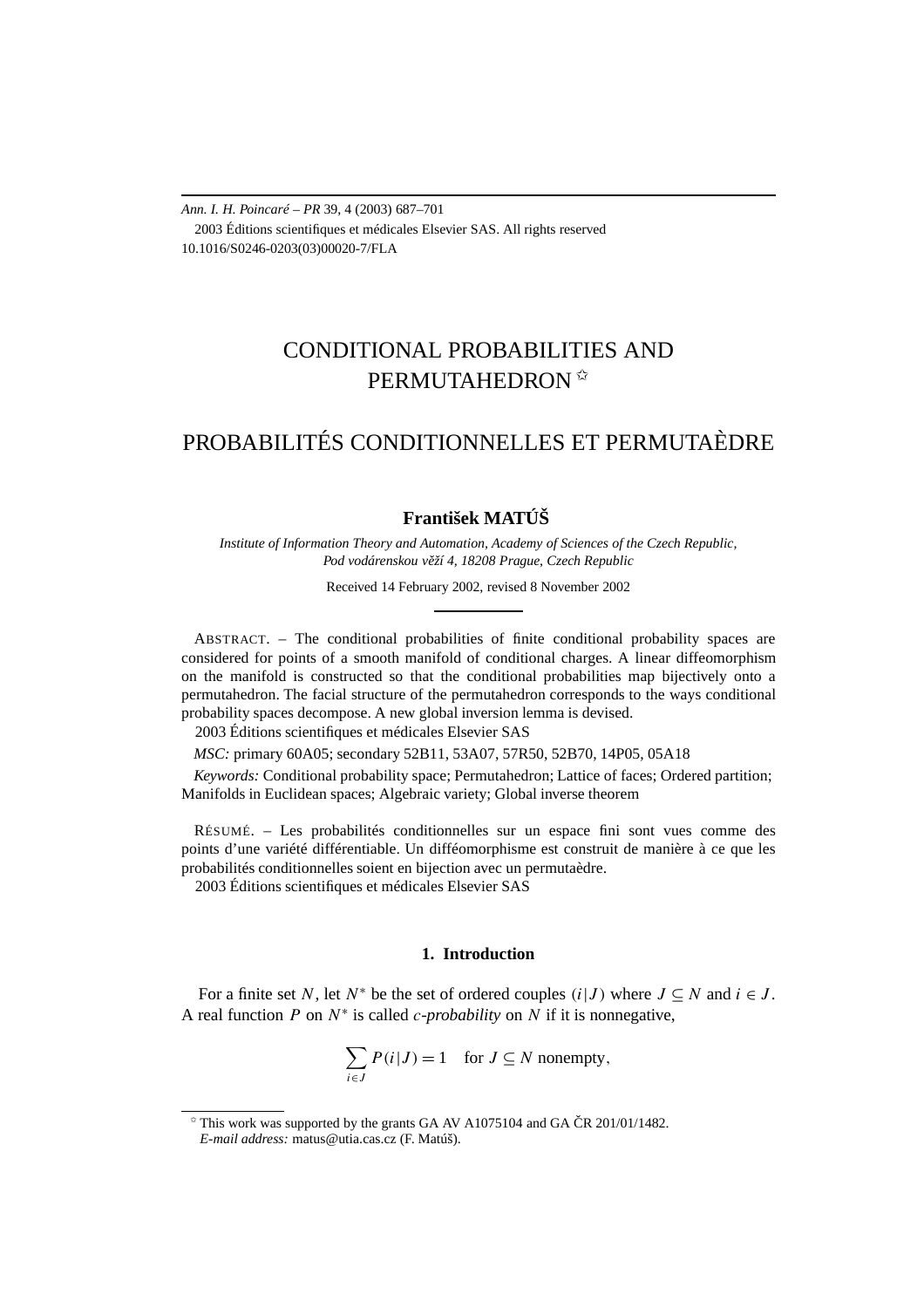and

$$
P(i|K) = P(i|J) \sum_{j \in J} P(j|K) \quad \text{for } i \in J \subseteq K \subseteq N. \tag{*}
$$

The expression  $P(i|J)$  with  $J = \{i, j\}$  is simplified to  $P(i|i, j)$ .

This paper studies the family  $P_N$  of all *c*-probabilities on *N*. Obviously,  $P_N$  is a semialgebraic compact subset of the Euclidean space  $\mathbb{R}^{N^*}$ . Writing  $P(J|K)$  =  $\sum_{j \in J \cap K} P(j|K)$ , any *c*-probability extends to a function on the set of couples  $(J|K)$ where *J*,  $K \subseteq N$  and *K* is nonempty. This extension coincides with the conditional probability in a conditional probability space, see Remark 1.

Let  $\Pi_d \subseteq \mathbb{R}^{\langle d \rangle}$  be the *d*-dimensional permutahedron defined as convex hull of the vectors  $(\pi(0), \ldots, \pi(d))$  where  $\pi$  runs over all permutations of the set  $\langle d \rangle =$  $\{0, 1, \ldots, d\}, d \geq 0.$ 

THEOREM 1. – *The linear mapping*  $W = (W_0, \ldots, W_d)$  *between*  $\mathbb{R}^{\langle d \rangle^*}$  and  $\mathbb{R}^{\langle d \rangle}$ *given by*

$$
W_i(P) = \sum_{\substack{j=0 \ j \neq i}}^d P(i|i, j), \quad 0 \leq i \leq d,
$$

*restricts to a homeomorphism between*  $\mathcal{P}_{\langle d \rangle}$  and  $\Pi_d$ .

This assertion follows from three lemmas. First, *W* is restricted to the family of *trivial c*-probabilities *P* on  $N = \langle d \rangle$ , defined by requiring  $P(i|N) = x_i > 0$  for each *i*. Such a function *P* is uniquely determined by the vector  $x = (x_0, \ldots, x_d)$  because Eq. (\*) implies  $P(i|J) = P(i|N)/P(J|N)$  where  $i \in J$  and  $P(J|N) = \sum_{j \in J} x_j$  is positive. This vector *x* has positive coordinates satisfying  $\sum_{i=0}^{d} x_i = 1$ , and thus belongs to the relative interior ri $(\Sigma_d)$  of the standard *d*-dimensional simplex  $\Sigma_d$ . On the other hand, given  $x \in \text{ri}(\Sigma_d)$ , the formula  $P(i|J) = x_i / \sum_{j \in J} x_j$  obviously defines a trivial *c*-probability *P*. Therefore, the family of trivial *c*-probabilities on  $\langle d \rangle$  is homeomorphic to ri $(\Sigma_d)$ . For a trivial *P*, *W*(*P*) equals  $T(x)$  where  $T = (T_0, \ldots, T_d)$  is given by

$$
\boldsymbol{T}_i(x) = x_i \sum_{\substack{j=0 \ j \neq i}}^d \frac{1}{x_i + x_j}, \quad 0 \leqslant i \leqslant d.
$$

LEMMA 1. – *The rational mapping T is a*  $C^{\infty}$ -diffeomorphism between  $\text{ri}(\Sigma_d)$  *and*  $ri(\Pi_d)$ .

Hence, *W* restricts to a homeomorphism between the family of trivial *c*-probabilities on  $\langle d \rangle$  and  $\mathsf{ri}(\Pi_d)$ . Our proof of Lemma 1 relies on Lemma 2 which is a topological instance of the global inversion theorems, see Section 2.

Actually, there is more structure transformed between  $\mathcal{P}_{\langle d \rangle}$  and  $\Pi_d$  by means of *W*, than claimed in Theorem 1. This is detailed in Lemma 3 of Section 3 which relates the faces of  $\Pi_d$  to decompositions of conditional probability spaces. Consequently, Theorem 1 is obtained and continualization of conditional probabilities is discussed in Remark 4.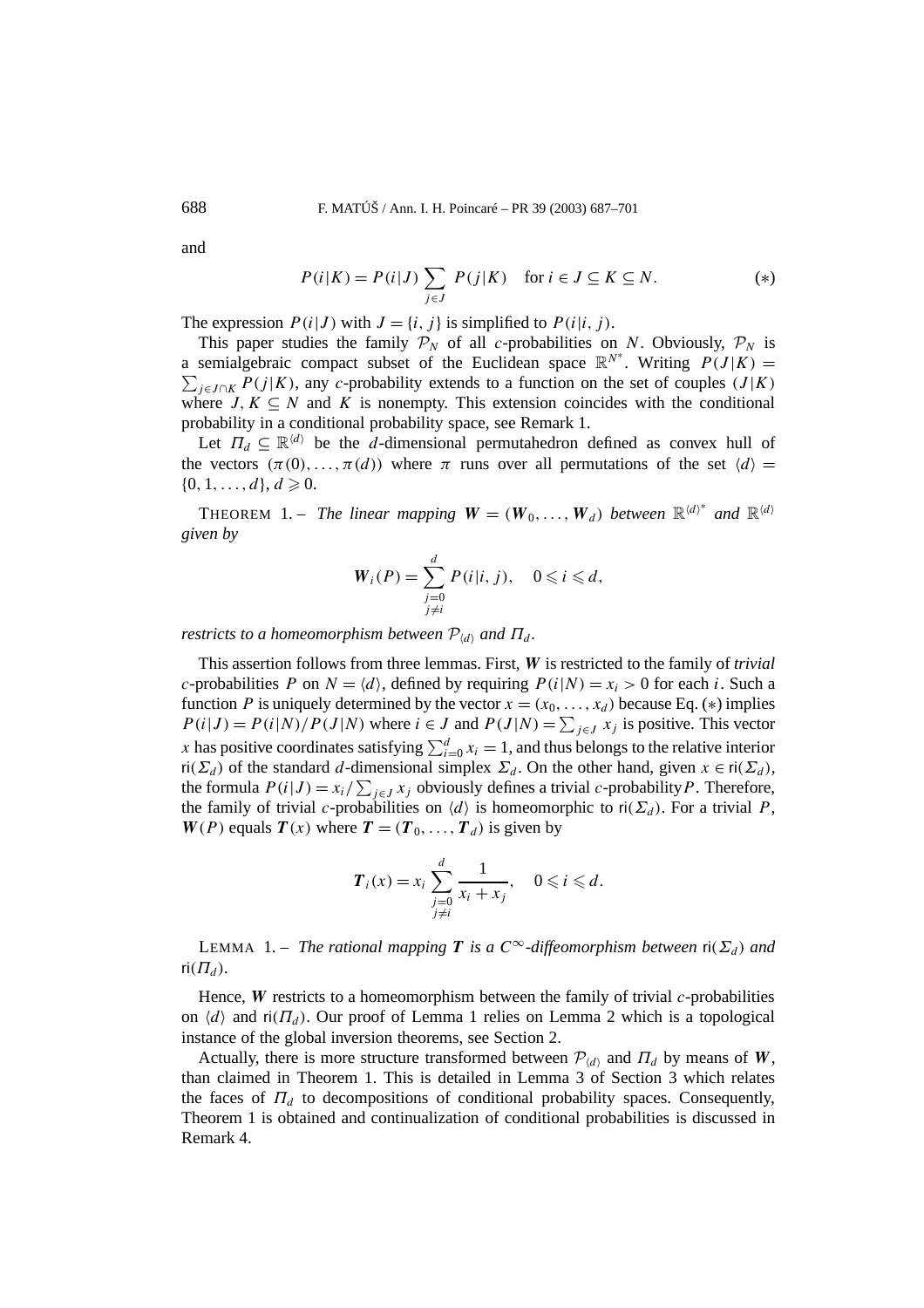For investigation of smoothness of the family  $P_N$  in neighbourhoods of nontrivial *c*probabilities, a family  $S_N$  of all *c*-*charges* on *N* is introduced. The *c*-charges are defined by omitting the nonnegativity constraints in the definition of *c*-probabilities. Obviously, the family  $S_N$  is an algebraic subset of the Euclidean space  $\mathbb{R}^{N^*}$ . Lemma 4 in Section 4 claims that, moreover,  $S_N$  is a  $C^\infty$ -manifold; for the manifolds and diffeomorphisms see e.g. [3].

THEOREM 2. – *The mapping W restricts to a*  $C^{\infty}$ -diffeomorphism between an open *neighbourhood of*  $\mathcal{P}_{\langle d \rangle}$  *in*  $\mathcal{S}_{\langle d \rangle}$  *and a neighbourhood of*  $\Pi_d$  *in the hyperplane of*  $\mathbb{R}^{\langle d \rangle}$ *given by*  $\sum_{i=0}^{d} x_i = \binom{d+1}{2}$ .

For the proof of this theorem see Section 5. By Remark 6, *W* is not injective on the whole family  $S_{\langle d \rangle}$ .

An equivalent formula for *W* restricted to  $S_N$  is presented in Section 6.

To conclude, while the family of usual probability measures on  $\langle d \rangle$  is obviously identified with the *d*-dimensional simplex  $\Sigma_d$ , the family of *c*-probabilities on  $\langle d \rangle$  is, by the above theorems, a 'twisted *d*-dimensional permutahedron', obtained from  $\Pi_d$  by an inversion of *W*.

*Remark* 1. – A *conditional probability space* is a quadruple  $(\Omega, \mathcal{A}, \mathcal{B}, \mathcal{Q})$  where A is a  $\sigma$ -algebra of subsets of  $\Omega$ ,  $\mathcal{B} \subseteq \mathcal{A}$  is nonempty, and  $\mathcal{Q}$  is a nonnegative function on  $A \times B$  so that  $(\Omega, \mathcal{A}, Q(\cdot | B))$  is a probability space with  $Q(B|B) = 1$  for every  $B \in \mathcal{B}$ , and

$$
Q(A \cap B|C) = Q(A|B \cap C) \cdot Q(B|C), \quad A, B \in \mathcal{A}, B \cap C, C \in \mathcal{B}.
$$

Here, *Q* is the *conditional probability* of the space. Given a triple  $(\Omega, \mathcal{A}, \mathcal{B})$ , a natural problem is to describe the family of all mappings *Q* that turn  $(\Omega, \mathcal{A}, \mathcal{B}, \mathcal{Q})$  into a conditional probability space. The above results solve the problem when  $\Omega = N$  is finite,  $A$  is the power set of  $N$  and  $B$  contains all nonempty subsets of  $N$  (note that  $\emptyset \notin \mathcal{B}$  in every conditional probability space). Indeed, it is not difficult to see that  $(N, 2^N, 2^N \setminus \{\emptyset\}, Q)$  is a conditional probability space if and only if *Q* restricted to *N*<sup>∗</sup> is a *c*-probability on *N*.

Backgrounds [18] of the conditional probability spaces go back to A. Rényi [15] where a remark on p. 287 witnesses that the concept was conceived independently by A.N. Kolmogorov earlier. Further development can be found in [16,17,5]. Yet, the independent philosophical work of B. de Finetti [6,7] precedes Rényi's recognition of axioms. For this line of research see the recent monograph [4].

*Remark* 2. – The permutahedron, or sometimes also permutohedron, is a classical polytope, for references see [2] and [22]. The lattice of faces appears in [2, p. 96] and [10] where also applications to VLSI circuits emerge. Convex hulls of the points  $(\pi(1), \ldots, \pi(n))$  for a set of permutations  $\pi$  related to a poset, and their facial structure, are recently studied in [19] and [1] where motivation originates from a scheduling problem. Another line of generalization leads to the generalized permutahedra of [12] defined as subsets of the extension lattice of a poset.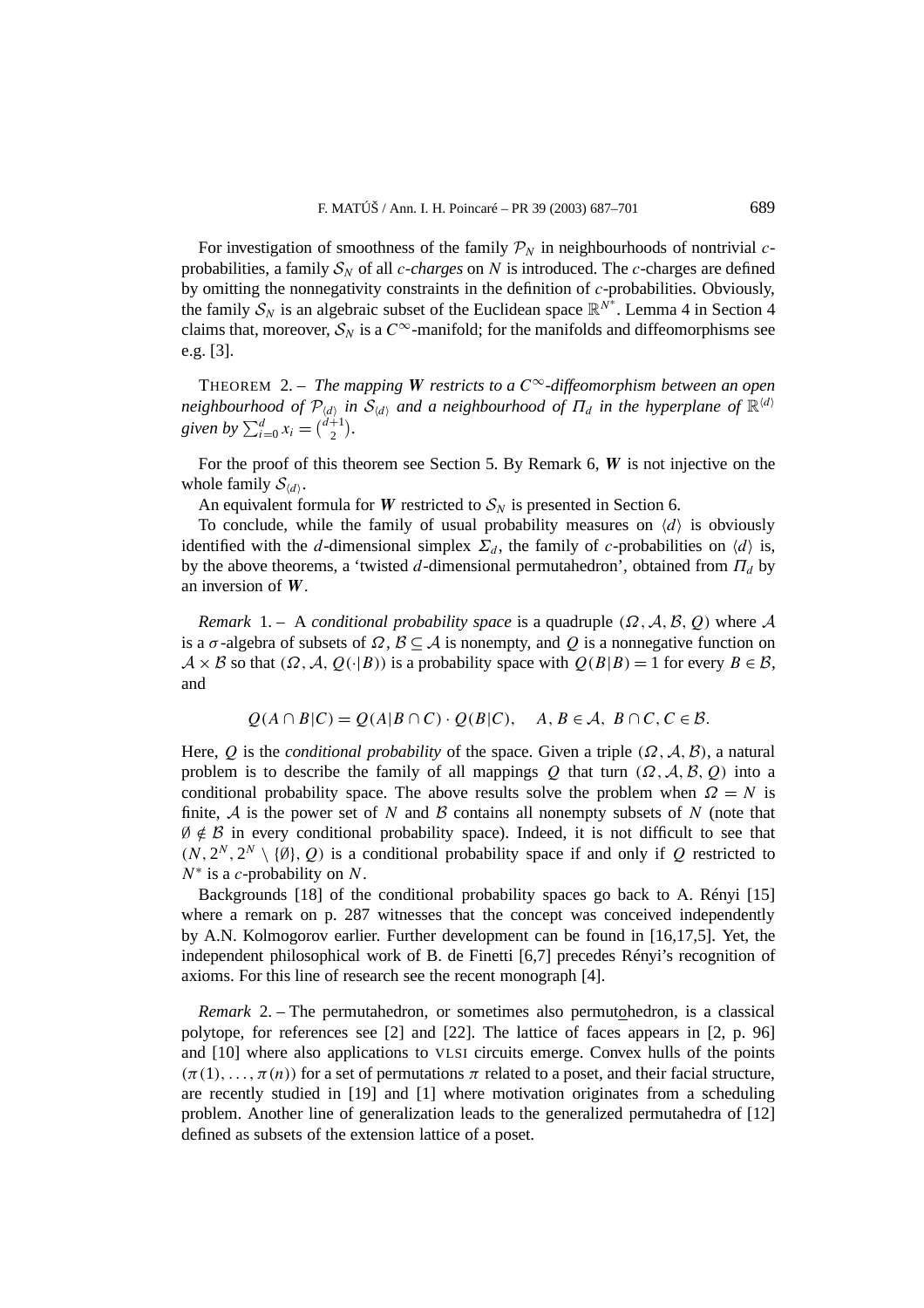#### **2. Global inversion lemma and proof of Lemma 1**

The proof of Lemma 1 below is based on the fact that *T* is a local diffeomorphism on the relative interior ri $(\Sigma_d)$  of  $\Sigma_d$ . To prove that a local diffeomorphism is bijective, a global inversion theorem is usually evoked. The following simple lemma, tailored for this purpose in a topological setting, seems to be of more general interest.

LEMMA 2. – Let *X* and *Y* be Hausdorff spaces and  $B \subseteq X$  be a nonempty, open, *connected, and relatively compact set. Let*  $f : B \rightarrow Y$  *be a local homeomorphism, i.e. each*  $x \in B$  *has an open neighbourhood*  $U_x \subseteq B$  *such that*  $f(U_x)$  *is open in Y and f restricts to a homeomorphism between*  $U_x$  *and*  $f(U_x)$ *. The two conditions* 

- (i) *there exists*  $x \in B$  *such that*  $f(x) = f(y)$  *implies*  $x = y$  *for*  $y \in B$ *,*
- (ii) *if a net*  $x_{\lambda}$  *in B converges to*  $x \in X \setminus B$  *then the net*  $f(x_{\lambda})$  *has an accumulation point in*  $Y \setminus f(B)$ *,*

*are sufficient for the mapping f to be a homeomorphism between B and f (B). They are also necessary when f (B) is relatively compact.*

*Proof.* – The set  $A = \{x \in B: \forall y \in B: f(x) = f(y) \Rightarrow x = y\}$  is nonempty by (i). If *A* and *B*  $\setminus$  *A* were both open then *A* = *B* by the connectivity of *B*. In turn, *f* is injective and, since every local homeomorphism is obviously continuous and open, the mapping  $f$  makes  $B$  and  $f(B)$  homeomorphic.

If *A* were not open then there would exist  $x \in A$  and a net  $x_{\lambda}$  out of *A* that converges to *x*. The net can be supposed to be in  $U_x \subseteq B$ . By construction of *A*, one can write  $f(x_\lambda) = f(y_\lambda)$  for some  $y_\lambda \in B$  different from  $x_\lambda$ . Since f is bijective on  $U_x$  the net *y<sub>λ</sub>* is out of *U<sub>x</sub>*. As *B* is relatively compact there exists  $y \in X$  such that a subnet  $y_{\lambda}$  of the net  $y_\lambda$  converges to *y*. The continuity of *f* at *x* implies  $f(x_\lambda) \to f(x)$ , and since *Y* is Hausdorff  $f(x)$  is the unique limit point of the net  $f(y_\lambda)$ . Thus  $f(y_\lambda)$  converges to  $f(x) \in f(B)$ . From (ii) applied to the net  $y_{\lambda'}$  one deduces that  $y \in B$ . By continuity of *f* at *y*, one has  $f(y_\lambda) \to f(y)$ . Hence  $f(x) = f(y)$ , and then  $x = y$  because  $x \in A$ . Therefore  $y_{\lambda'}$  is eventually in  $U_x$ , a contradiction.

If *B* \ *A* were not open then there would exist  $x \in B \setminus A$  and a net  $x_{\lambda}$  out of  $B \setminus A$ that converges to  $x$ . The net can be supposed to be in the open set  $B$ , and hence in *A*. There is  $y \in B$  different from *x* giving  $f(x) = f(y)$ . Since *X* is Hausdorff *x* and *y* possess disjoint open neighbourhoods, say *x* ∈ *C* and *y* ∈ *D*. The continuity of *f* at *x* implies  $f(x_\lambda) \to f(x)$ , and then the net  $f(x_\lambda)$  is eventually in the open set  $f(D)$ . Once  $f(x_\lambda) \in f(D)$  one can find  $y_\lambda \in D$  such that  $f(x_\lambda) = f(y_\lambda)$ . From some moment  $x_{\lambda} \in B \cap C$  and  $y_{\lambda} \in B \cap D$ , and as *C* and *D* are disjoint  $x_{\lambda} \neq y_{\lambda}$ . This contradicts  $x_{\lambda} \in A$ .

For the necessity, let  $f : B \to f(B)$  be a homeomorphism and  $f(B)$  be relatively compact in *Y*. Then (i) holds trivially. If a net  $x_{\lambda}$  in *B* converges to  $x \in X \setminus B$ , then the net  $f(x_\lambda)$  has at least one accumulation point  $y \in Y$ . Passing to a subnet if necessary, one can suppose that  $f(x_\lambda) \to y$  and  $x_\lambda \to x$ . When  $y \in f(B)$  the continuity of  $f^{-1}$ implies  $x_{\lambda} \to f^{-1}(y)$ . Since *X* is Hausdorff one has  $x = f^{-1}(y) \in B$ , a contradiction. Therefore  $y \in Y \setminus f(B)$  and (ii) is established.  $\Box$ 

*Remark* 3. – There is a considerable number of global univalence and inverse function theorems that bear similarities to Lemma 2. For an overview and further references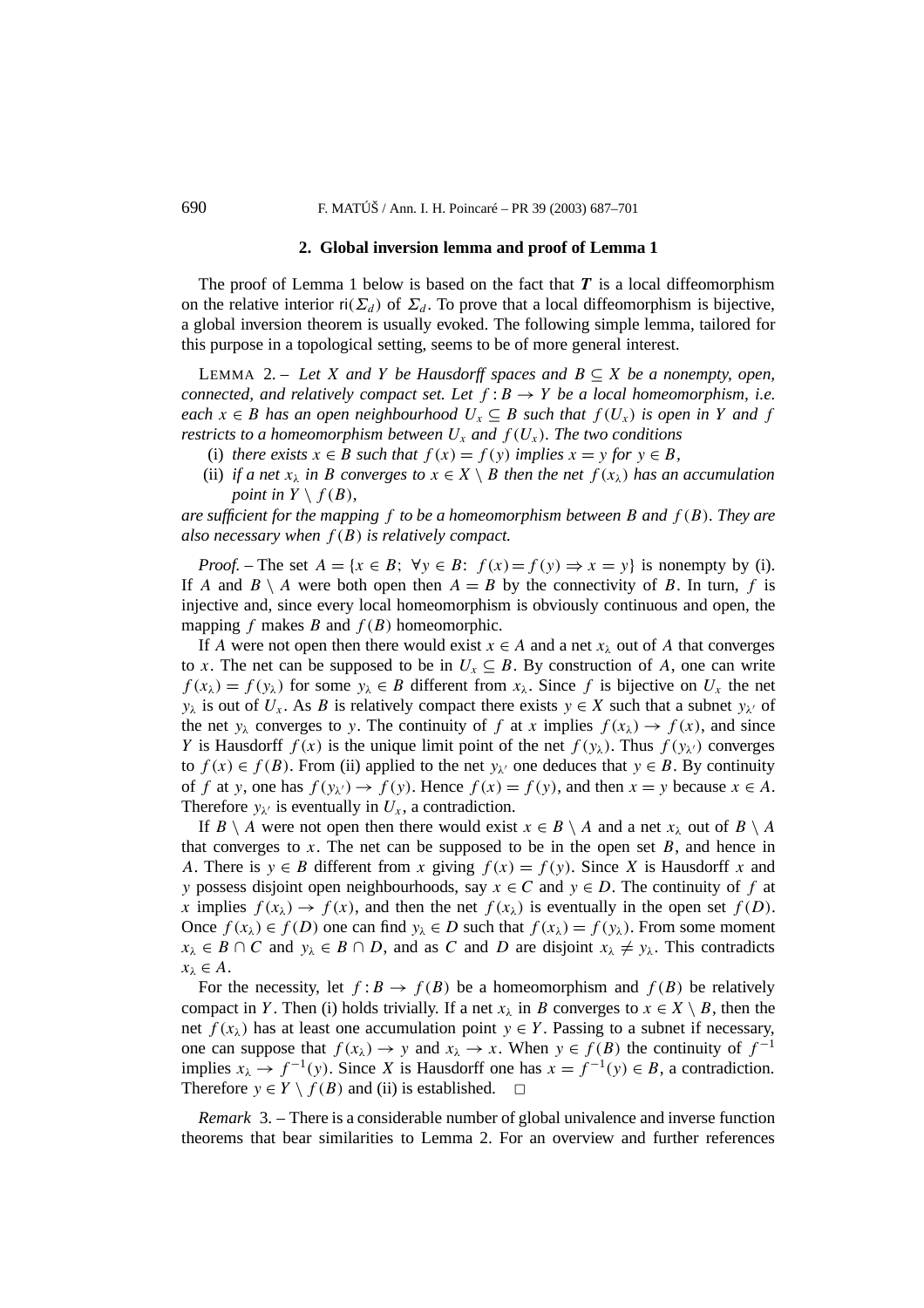see [11,13,14,21]. What makes Lemma 2 different from known assertions of this type is combination of the conditions (i) and (ii).

*Proof of Lemma 1.* – Let  $H_1$  be the hyperplane given by  $\sum_{i=0}^{d} x_i = 1$  and  $H_2$  be the parallel hyperplane given by  $\sum_{i=0}^{d} x_i = \binom{d+1}{2}$ . The relative interior of  $\Sigma_d$  consists of the points of  $H_1$  with all coordinates positive. It is well known that the permutahedron *Π*<sup>*d*</sup>, viewed as a polytope, is equivalently described by  $\Pi_d \subseteq H_2$  and the inequalities  $\sum_{i\in I} x_i \geq {I \choose 2}$  for  $I \subsetneq \langle d \rangle$ . Then ri $(\Pi_d)$  consists of the points  $x \in H_2$  satisfying  $\sum_{i \in I} x_i > \binom{|I|}{2}$  for all  $\emptyset \neq I \subsetneq \langle d \rangle$ .

Lemma 2 will be applied to the open, connected and bounded set  $B = ri(\Sigma_d)$  in the space  $X = H_1$  and the mapping  $f = T$  of *B* into  $Y = H_2$ . The mapping *T* maps ri $(\Sigma_d)$ into  $\operatorname{ri}(T_d)$  because for  $x \in \operatorname{ri}(\Sigma_d)$ 

$$
\sum_{i\in I} T_i(x) = \binom{|I|}{2} + \sum_{i\in I} \sum_{j\in \langle d\rangle\setminus I} \frac{x_i}{x_i + x_j} \geq \binom{|I|}{2}, \quad |I| \subseteq \langle d\rangle,
$$

with the strict inequality for  $I$  nonempty and different from  $\langle d \rangle$ . Another consequence of this inequality to be used in the sequel is

(iii) if a sequence  $x^n$  in  $\text{ri}(\Sigma_d)$  converges to x out of  $\text{ri}(\Sigma_d)$  then the sequence  $T(x^n)$ has all accumulation points out of  $\Pi_d$ .

Indeed, if the set  $I \subseteq \langle d \rangle$  labels the zero coordinates of the limit point *x* then  $\emptyset \neq I \subsetneq \langle d \rangle$ and each accumulation point *z* of  $T(x^n)$  satisfies  $\sum_{i \in I} z_i = \binom{|I|}{2}$ , the double sum vanishing in limit. Thus,  $z \in \Pi_d \setminus \text{ri}(\Pi_d)$ .

To show that *T* is a local homeomorphism on  $\text{ri}(\Sigma_d)$ , observe that the Jacobi matrix

$$
\left(\frac{\partial \boldsymbol{T}_i}{\partial x_j}\right)_{i,j=0}^d \text{ has } \sum_{\substack{k=0 \ k \neq i}}^d \frac{x_k}{(x_i + x_k)^2} \text{ and } -\frac{x_i}{(x_i + x_j)^2}
$$

for diagonal and off-diagonal elements, respectively. The column sums equal zero, the diagonal entries are positive, and the off-diagonal entries are negative. Each principal proper submatrix of the matrix is strictly diagonally dominant up to the transposition, and by [8, Theorem 6.1.10, p. 349] regular. Therefore, *T* is a local homeomorphism of  $ri(\Sigma_d)$  into  $H_2$ .

To verify (i), note that  $x = (\frac{1}{d+1}, \ldots, \frac{1}{d+1}) \in \text{ri}(\Sigma_d)$  is transformed to  $T(x) =$  $(\frac{d}{2}, \ldots, \frac{d}{2})$ . If  $T(y) = T(x)$  for some  $y \in \text{ri}(\Sigma_d)$  then

$$
0 = \boldsymbol{T}_i(y) - \boldsymbol{T}_j(y) = \frac{y_i - y_j}{y_i + y_j} + \sum_{\substack{k=0 \\ k \notin \{i,j\}}}^d \frac{y_i}{y_i + y_k} - \frac{y_j}{y_j + y_k}, \quad 0 \leqslant i, j \leqslant d.
$$

This entails  $y_i = y_j$ , and thus  $y = x$ .

The validity of (ii) follows directly from (iii).

Now, Lemma 2 implies that *T* is a homeomorphism of  $\text{ri}(\Sigma_d)$  onto its image. The image is open in the topology of  $H_2$ . From (iii) it follows that the closure of *T*( $\text{ri}(\Sigma_d)$ ) is contained in *T*( $\text{ri}(\Sigma_d)$ )  $\cup$   $\left[\Pi_d \setminus \text{ri}(\Pi_d)\right]$ . Then  $\text{ri}(\Pi_d) \setminus T(\text{ri}(\Sigma_d))$ , the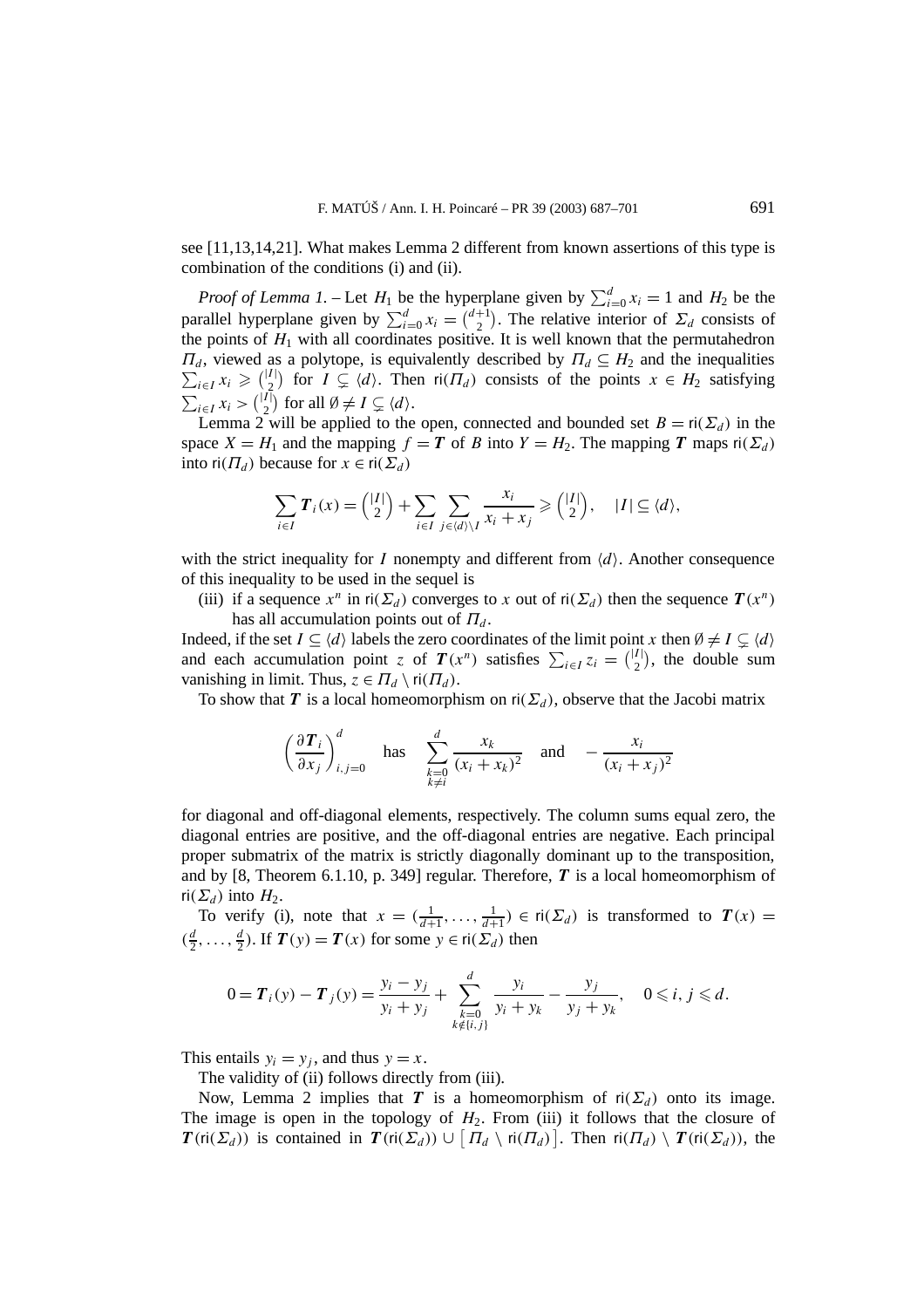relative complement of this closure in  $ri(\Pi_d)$ , is open in  $H_2$ . Since  $ri(\Pi_d)$  is connected and  $T(\text{ri}(\Sigma_d))$  with the complement are both open the latter must be empty. Hence, *T* maps  $\text{ri}(\Sigma_d)$  onto  $\text{ri}(\Pi_d)$ .

Obviously, both ri $(\Sigma_d)$  and ri $(\Pi_d)$  are  $C^{\infty}$ -manifolds and *T* is a  $C^{\infty}$ -diffeomorphism between them, see [3, p. 67].  $\Box$ 

### **3. Faces of permutahedron and the mapping** *W*

Where *N* is a finite nonempty set, say  $N = \langle d \rangle$ , let  $\rho$  be an ordered partition of *N*, i.e. a sequence  $N_1, \ldots, N_k$ ,  $1 \leq k \leq |N|$ , of nonempty disjoint subsets, blocks, of *N* that cover *N*. Let  $\rho \leq \rho'$  for two ordered partitions of *N* if each block in  $\rho'$  is union of  $N_i, N_{i+1}, \ldots, N_j$  for some  $1 \leq i \leq j \leq k$  and if the order of blocks in  $\rho'$  is induced from the order of blocks in  $\rho$ . The ordered partitions of *N* with the relation  $\preccurlyeq$  form a poset that becomes a lattice when a bottom element is added.

This lattice is isomorphic to the lattice of faces of the permutahedron  $\Pi_d$ . Given an ordered partition  $\rho$  of  $N = \langle d \rangle$ , up to symmetry with the blocks  $\hat{j}_1 \setminus \hat{j}_0, \ldots, \hat{j}_k \setminus \hat{j}_{k-1}$ where  $-1 = j_0 < j_1 < \cdots < j_k = d$ ,  $j_0 = \emptyset$  and  $1 \leq k \leq d + 1$ , the corresponding nonempty face  $F_{\rho}$  of  $\Pi_d$  is defined by the equalities

$$
\sum_{i=j_{\ell}+1}^d x_i = \binom{d-j_{\ell}}{2}, \quad 0 \leqslant \ell \leqslant k.
$$

In fact, any face of  $\Pi_d$  is obtained by prescribing equalities in some of the inequalities  $\sum_{i\in I} x_i \geq {I \choose 2}$ ,  $I \subseteq \langle d \rangle$ . The equalities indexed by *I*, *J* and satisfied by *x* from a face provide

$$
\binom{|I|}{2} + \binom{|J|}{2} = \sum_{i \in I \cap J} x_i + \sum_{j \in I \cup J} x_j \ge \binom{|I \cap J|}{2} + \binom{|I \cup J|}{2}
$$

what implies  $0 \ge |I \setminus J||J \setminus I|$ . Thus, *I* and *J* are in inclusion. Prescribed equalities are therefore indexed by  $\hat{d} \setminus \hat{j}_0, \ldots, \hat{d} \setminus \hat{j}_{k-1}$  up to symmetry.

The face  $F_p$  can be shifted in  $\mathbb{R}^{d+1}$  to coincide with Cartesian product of the permutahedra  $\Pi_{j_1-j_0-1}, \ldots, \Pi_{j_k-j_{k-1}-1}$ . The appropriate shift moves the coordinate  $x_i$ of  $x \in \mathbb{R}^{\langle d \rangle}$  to  $x_i - (d - j_\ell)$  for  $j_{\ell-1} < i \leq j_\ell, 1 \leq \ell \leq k$ .

An ordered partition of *N* can be identified within each *c*-charge on *N*. To describe the partition, compositions and decompositions of *c*-charges are discussed below. These correspond to the construction of conditional probability spaces from an ordered set of measures that goes back to [16] (on p. 57 this idea is attributed to E. Marczewski) and to [5,9].

Having two *c*-charges  $P \in S_N$ ,  $Q \in S_M$ , and *N*, *M* disjoint, a *c*-charge  $R \in S_{N \cup M}$  can be defined by

$$
R(i|I) = \begin{cases} Q(i|I), & I \subseteq M, \\ P(i|I \cap N), & i \in N, \\ 0, & i \in M, \ I \cap N \neq \emptyset, \end{cases}
$$

where  $(i|I) \in (N \cup M)^*$ . Obviously, *P* and *Q* are the restrictions of *R* to  $N^*$  and  $M^*$ , respectively. Writing  $R = P \times Q$ , the operation  $\ltimes$  is associative but not commutative.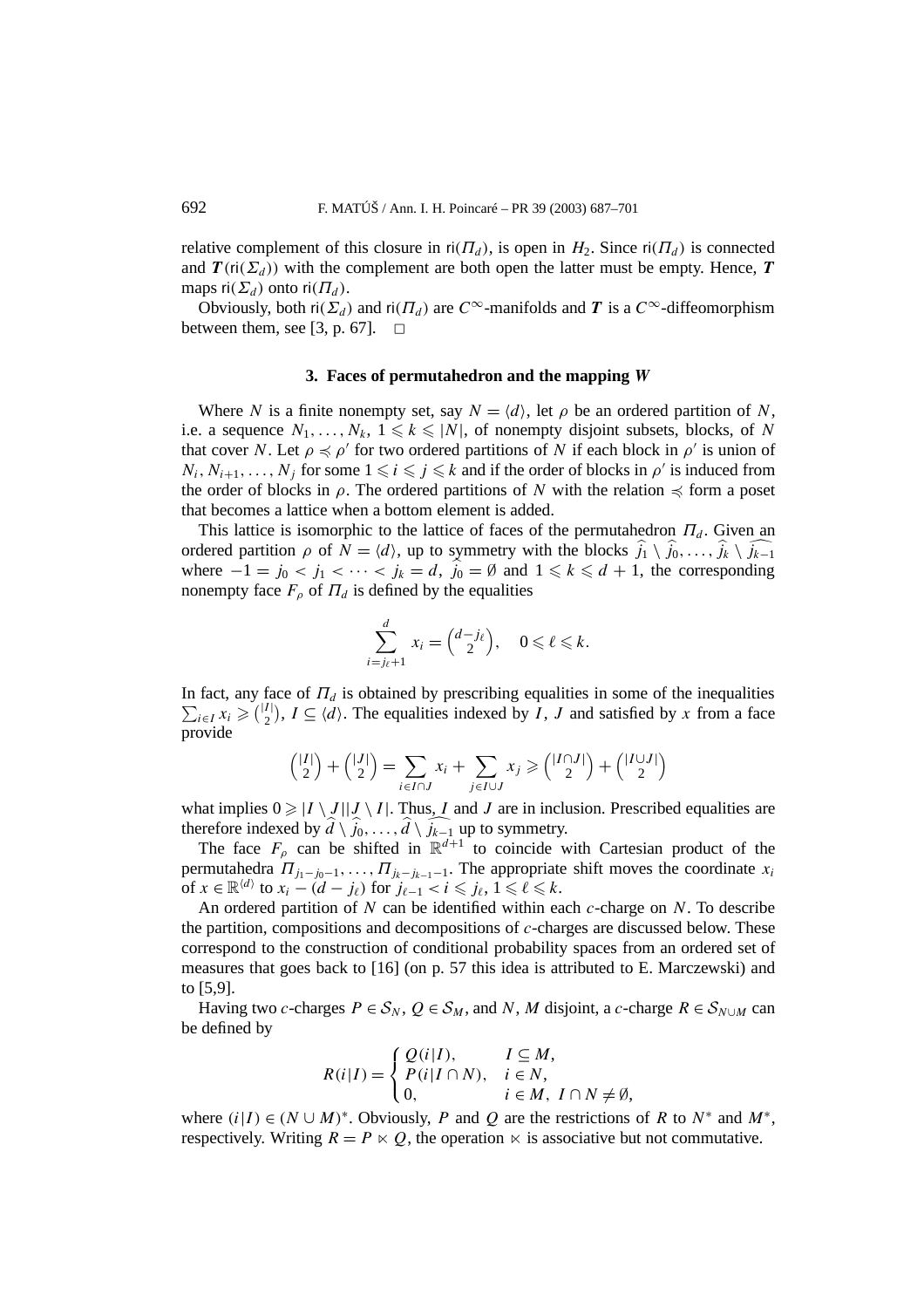It follows from (\*) that any  $R \in S_N$  can be written as  $P_1 \times Q$  with  $P_1$  equal to the restriction of *R* to  $N_1^*$  where the set  $N_1 = \{i \in N; P(i|N) \neq 0\}$  is not empty. Here, the *c*-charge  $P_1 \in S_{N_1}$  is *trivial* in the sense that the values  $P_1(i|N_1)$ ,  $i \in N_1$ , are nonzero. Repeating this kind of decomposition one has  $R = P_1 \times \cdots \times P_k$  for  $1 \le k \le |N|$  and trivial *c*-charges  $P_1 \in S_{N_1}, \ldots, P_k \in S_{N_k}$ . The sequence of sets  $N_1, \ldots, N_k$  is an ordered partition of *N* induced by *R*.

Given an ordered partition  $\rho$  of *N*, the notation  $\mathcal{P}_N^{\rho}$  is reserved for the set of all *c*-probabilities *R* on *N* such that  $\rho$  is the ordered partition induced by *R*.

**LEMMA** 3. – *For an ordered partition*  $\rho$  *of*  $\langle d \rangle$  *the mapping W restricts to a*  $C^{\infty}$  $d$ *iffeomorphism between*  $\mathcal{P}^{\rho}_{\langle d \rangle}$  and the relative interior of the face  $F_{\rho}$  of  $\Pi_d$ .

*Proof.* – Let *ρ* have the blocks  $\hat{j}_1 \setminus \hat{j}_0, \ldots, \hat{j}_k \setminus \hat{j}_{k-1}$  as above and  $\iota^{\rho}$  be the coordinate projection of  $\mathbb{R}^{\langle d \rangle^*}$  to  $\mathbb{R}^{\langle d \rangle}$  keeping the coordinates  $P(i|\hat{j}_\ell \setminus \hat{j}_{\ell-1})$  for  $j_{\ell-1} < i \leq j_\ell$  and  $1 \leq \ell \leq k$ . Since the *c*-probabilities from  $\mathcal{P}^{\rho}_{\langle d \rangle}$  decompose uniquely into trivial *c*-probabilities on the blocks of  $\rho$  the projection  $\iota^{\rho}$  is a  $C^{\infty}$ -diffeomorphism between  $\mathcal{P}^{\rho}_{\langle d \rangle}$  and the Cartesian product of  $\text{ri}(\Sigma_{j_1-j_0-1}), \ldots, \text{ri}(\Sigma_{j_k-j_{k-1}-1}),$  to be denoted by  $\text{ri}(\Sigma_a^{\rho})$ .

For  $P \in \mathcal{P}_{\langle d \rangle}^{\rho}$  and  $j_{\ell-1} < i \leq j_{\ell}$  one has  $P(i|i, m) \neq 0$  if and only if  $j_{\ell-1} < m \leq d$ , and  $P(i|i, m) = 1$  if and only if  $j_{\ell} < m \le d$  or  $m = i$ . Therefore

$$
W_i(P) = (d - j_\ell) + \sum_{\substack{m = j_{\ell-1} + 1 \\ m \neq i}}^{j_\ell} P(i|i, m) = (d - j_\ell) + T_i^{\rho}(\iota^{\rho}(P))
$$

where  $T^{\rho}$  is the mapping from  $\text{ri}(\Sigma_d^{\rho})$  to  $\mathbb{R}^{\langle d \rangle}$  given by

$$
T_i^{\rho}(x) = x_i \sum_{\substack{m = j_{\ell-1}+1 \\ m \neq i}}^{j_{\ell}} \frac{1}{x_i + x_m}.
$$

By Lemma 1,  $T^{\rho}$  is a  $C^{\infty}$ -diffeomorphism between  $\text{ri}(\Sigma_d^{\rho})$  and the Cartesian product of  $\text{ri}(T_{j_1-j_0-1}), \ldots, \text{ri}(T_{j_k-j_{k-1}-1}),$  to be denoted by  $\text{ri}(T_d^{\rho}).$  Then the composition  $T^{\rho} \iota^{\rho}$ is a  $C^{\infty}$ -diffeomorphism between  $\mathcal{P}^{\rho}_{\langle d \rangle}$  and  $\mathsf{ri}(H_{d}^{\rho})$ . Since *W* differs from this mapping only by the shift that moves  $\operatorname{ri}(T_d^{\rho})$  to  $\operatorname{ri}(F_{\rho})$ , the assertion follows.  $\Box$ 

*Proof of Theorem 1.* – The set  $\mathcal{P}_{\langle d \rangle}$  partitions into  $\mathcal{P}_{\langle d \rangle}^{\rho}$  and the permutahedron  $\Pi_d$ partitions into  $\mathsf{ri}(F_\rho)$  where  $\rho$  runs in both cases over the ordered partitions of  $\langle d \rangle$ . By Lemma 3, *W* maps injectively  $\mathcal{P}^{\rho}_{\langle d \rangle}$  onto ri $(F_{\rho})$ . Thus, *W* is a bijection between  $\mathcal{P}_{\langle d \rangle}$  and  $\Pi_d$ . Obviously, *W* is continuous and closed on the compact  $\mathcal{P}_{\langle d \rangle}$ , and hence a homeomorphism.  $\square$ 

As a consequence, the family of trivial *c*-probabilities on *N* is dense in  $P<sub>N</sub>$ .

*Remark* 4. – In [20] a sophisticated homeomorphism  $\phi$  of ri $(\Sigma_d)$  into  $\mathbb{R}^d$  was constructed so that the closure of  $U = \phi(\text{ri}(\Sigma_d))$  is homeomorphic to a *d*-dimensional simplex, and for any  $i \in J \subseteq \langle d \rangle$  the real function  $f_{i|J}(y) = \phi^{-1}(y)_{i}/\sum_{j \in J} \phi^{-1}(y)_{j}$ ,  $y \in U$ , is uniformly continuous. This result, interpreted as a simultaneous continualization of conditional probabilities, is a simple consequence of Theorem 1. In fact, the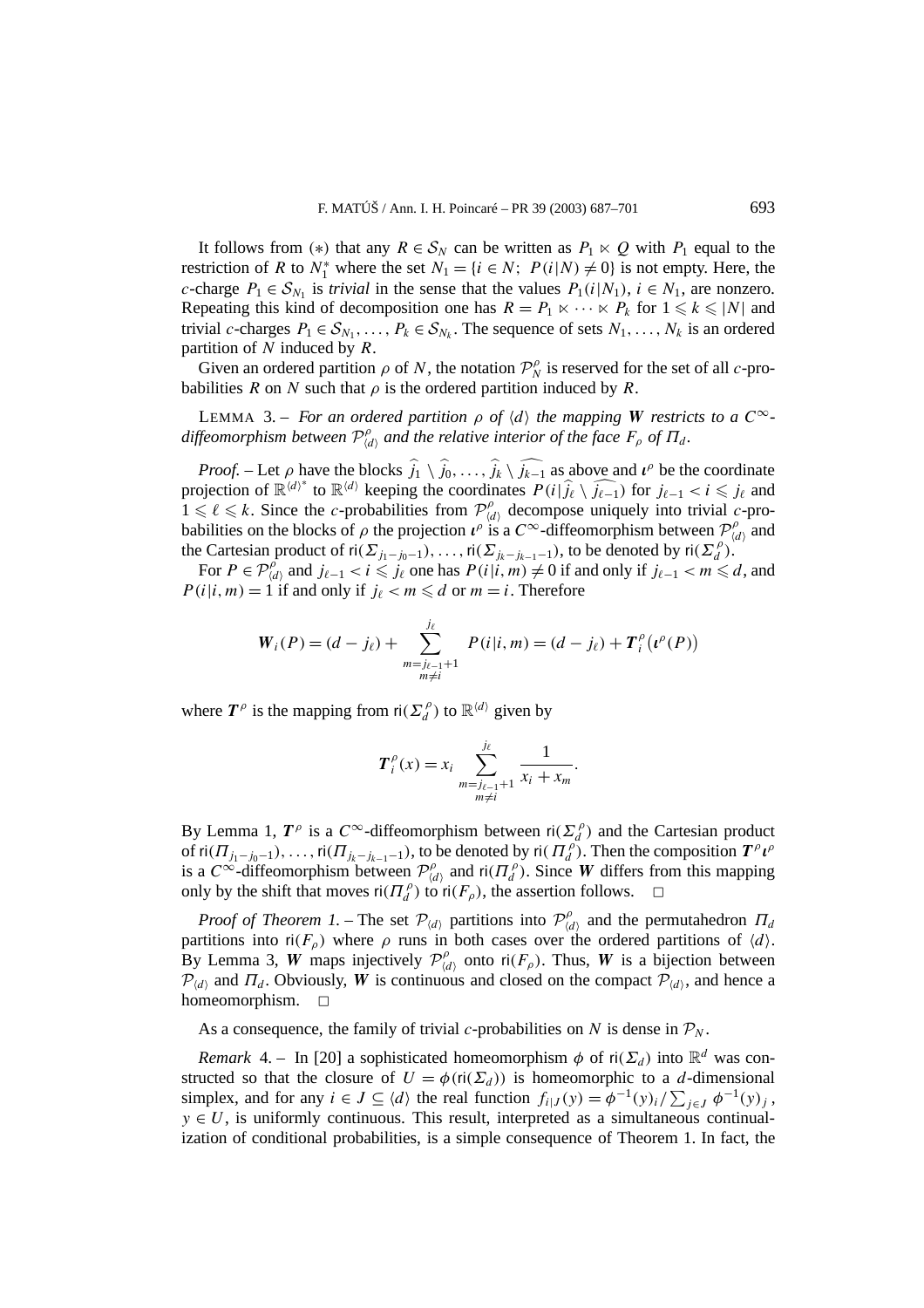choice  $\phi = T$  leads to  $U = \text{ri}(T_d)$  with its closure  $T_d$  obviously homeomorphic to a simplex. For  $y \in U$  one has  $y = T(x)$  for a unique  $x \in \text{ri}(\Sigma_d)$  and then a unique *c*-probability *P* exists such that  $x_i = P(i|\langle d \rangle) > 0$  for each  $0 \le i \le d$ . In turn,  $W(P) = T(x) = y$  and thus the number  $f_{i|J}(y) = x_i / \sum_{j \in J} x_j = P(i|J)$  is a coordinate of  $W^{-1}(y)$ . By Theorem 1,  $W^{-1}$  is continuous on the compact  $\Pi_d$  and thus uniformly continuous on *U*. Consequently, each function  $f_{i|J}$  is uniformly continuous on  $U$ .

# **4.** Charts of the manifold  $S_N$

First, a new construction of *c*-charges is presented. Given  $t = (t_1, \ldots, t_d) \in \mathbb{R}^d$ , let

$$
s_{i,j,k}(t) = \prod_{m=i+1}^{j} t_m \prod_{n=j+1}^{k} (1 - t_n), \quad 0 \leqslant i \leqslant j \leqslant k \leqslant d,
$$

and let  $V_d \subseteq \mathbb{R}^d$  be the set of *t*'s rendering  $\sum_{i \in I} s_{\land I,i,\lor I}(t) \neq 0$  for every  $\emptyset \neq I \subseteq \langle d \rangle$ . Here, ∧*I* is the smallest element and ∨*I* the greatest element of *I* . Let a mapping *Z* from the open set  $V_d$  into  $\mathbb{R}^{\langle d \rangle^*}$  be given by

$$
\mathbf{Z}t(i|J) = \frac{s_{\wedge J,i,\vee J}(t)}{\sum_{j\in J} s_{\wedge J,j,\vee J}(t)}, \quad i \in J \subseteq \langle d \rangle.
$$

Then *Zt* is a *c*-charge on  $\langle d \rangle$  for every  $t \in V_d$ . In fact,  $\sum_{i \in J} Zt(i|J) = 1$  and for  $i \in J \subseteq K \subseteq \langle d \rangle$ 

$$
\mathbf{Z}t(i|J)\cdot\mathbf{Z}t(J|K)=\frac{s_{\wedge J,i,\vee J}(t)}{\sum_{j\in J} s_{\wedge J,j,\vee J}(t)}\cdot\frac{\sum_{j\in J} s_{\wedge K,j,\vee K}(t)}{\sum_{k\in K} s_{\wedge K,k,\vee K}(t)}=\mathbf{Z}t(i|K),
$$

using the obvious identity  $s_{\land J,i,\lor J} \cdot s_{\land K,i,\lor K} = s_{\land J,i,\lor J} \cdot s_{\land K,i,\lor K}$ . Due to  $Zt(i|i, i-1) =$  $t_i$ ,  $1 \leq i \leq d$ , the mapping **Z** one-to-one.

LEMMA 4. – *The family*  $S_{\langle d \rangle}$  *of c-charges on*  $\langle d \rangle$  *is a*  $C^{\infty}$ *-manifold of dimension d.* 

*Proof.* – The idea is to compose the mapping *Z* with the isometries of  $\mathbb{R}^{\langle d \rangle^*}$  that transform *P* to  $(P(\pi(i)|\pi(J));$   $(i|J) \in N^*)$  where  $\pi$  is a permutation of  $\langle d \rangle$  and  $\pi(J) = {\pi(j)}$ ;  $j \in J$ . These compositions will provide an atlas of charts.

The case  $d = 0$  is trivial. Let  $d \ge 1$  and P be a c-charge on  $\langle d \rangle$ . The vector  $x \in \mathbb{R}^{d+1}$ with the coordinates  $x_i = P(i|\langle d \rangle)$  is nonzero and, due to (\*), solves the homogeneous linear equations  $x_{i\oplus 1} = P(i \oplus 1 | i \oplus 1, i)(x_{i\oplus 1} + x_i)$ ,  $0 \le i \le d$ . Here,  $\oplus$  is the addition modulo  $d + 1$ . Hence the determinant

$$
\begin{vmatrix} P(1|1,0) & -P(0|1,0) & 0 & \dots & 0 \\ 0 & P(2|2,1) & -P(1|2,1) & \dots & 0 \\ \vdots & \vdots & \vdots & \ddots & \vdots \\ -P(d|0,d) & 0 & 0 & \dots & P(0|0,d) \end{vmatrix} = \prod_{i=0}^{d} P(i|i, i \ominus 1) - \prod_{i=0}^{d} P(i|i, i \oplus 1)
$$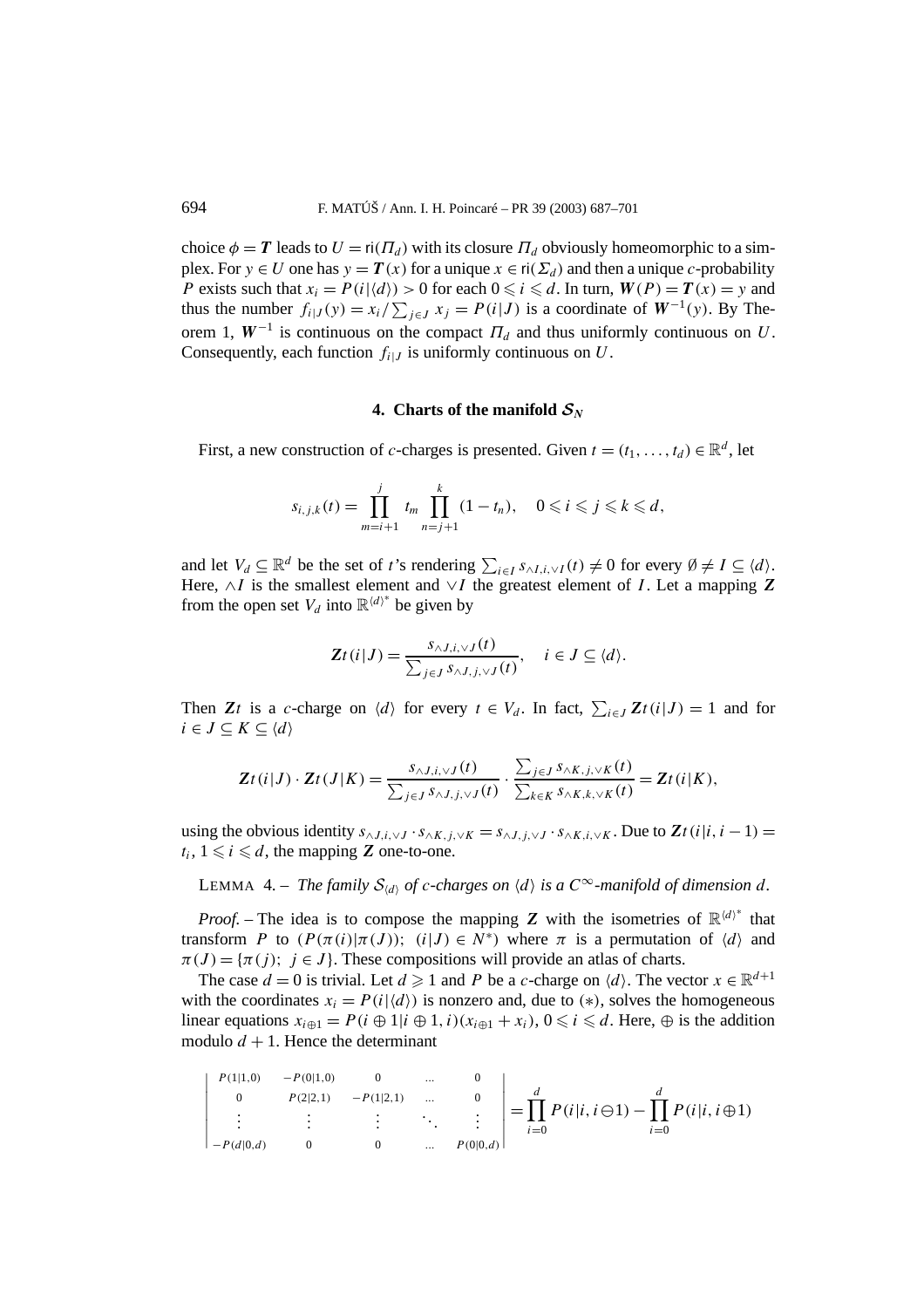vanishes. This implies

$$
P(d|0, d) \left[ \prod_{m=1}^{d} t_m + \prod_{n=1}^{d} (1 - t_n) \right] = \prod_{m=1}^{d} t_m,
$$

where  $t_i = P(i|i, i-1), 1 \leq i \leq d$ . Along the same guidelines

$$
P(j|i, j) \left[ \prod_{m=i+1}^{j} t_m + \prod_{n=i+1}^{j} (1 - t_n) \right] = \prod_{m=i+1}^{j} t_m, \quad 0 \leq i < j \leq d. \tag{†}
$$

Since the vector *x* solves also the  $d + 1$  equations  $x_i = P(i|i, i - 1)(x_i + x_{i-1})$ ,  $1 \leq i \leq d$ , and  $\sum_{i=0}^{d} x_i = 1$ , by Cramer's rule

$$
x_{i} \begin{vmatrix} P(1|1,0) & -P(0|1,0) & 0 & \dots & 0 & 0 \\ 0 & P(2|2,1) & -P(1|2,1) & \dots & 0 & 0 \\ \vdots & \vdots & \vdots & \ddots & \vdots & \vdots \\ 0 & 0 & 0 & \dots & P(d|d,d-1) & -P(d-1|d,d-1) \\ 1 & 1 & 1 & \dots & 1 & 1 \end{vmatrix} = \prod_{m=1}^{i} t_m \prod_{n=i+1}^{d} (1-t_n)
$$

and thus

$$
P(i|\langle d \rangle) \cdot \sum_{k=0}^d s_{0,k,d}(t) = s_{0,i,d}(t).
$$

The same argument with  $J = \{i_0, \ldots, i_\ell\}$  (where  $i_0 < \cdots < i_\ell$  and  $1 \leq \ell \leq d$ ) implies

$$
P(i_k|J) \sum_{j=0}^{\ell} \prod_{m=1}^{j} P(i_m|i_m, i_{m-1}) \prod_{n=j+1}^{\ell} P(i_{n-1}|i_{n-1}, i_n)
$$
  
= 
$$
\prod_{m=1}^{k} P(i_m|i_m, i_{m-1}) \prod_{n=k+1}^{\ell} P(i_{n-1}|i_{n-1}, i_n)
$$

for  $0 \le k \le \ell$ . Eliminating  $P(j|i, j)$  by means of (†)

$$
P(i|J) \cdot \sum_{j \in J} s_{\wedge J, j, \vee J}(t) = s_{\wedge J, i, \vee J}(t), \quad i \in J \subseteq \langle d \rangle.
$$
 (†)

Let the *c*-charge *P* be decomposed into  $P = P_1 \ltimes \cdots \ltimes P_k$ ,  $1 \le k \le d + 1$ , with all components trivial. Up to a permutation of  $\langle d \rangle$ , the underlying ordered partition has the blocks  $j_1 \setminus j_0, \ldots, j_k \setminus j_{k-1}$ , see Section 3. Then all numbers  $t_i = P(i|i, i-1)$ , 1 ≤ *i* ≤ *d*, differ from 1 and therefore  $s_{\land J, \land J, \lor J}(t)$  does not vanish for nonempty *J*. On account of  $(\frac{4}{4})$ ,  $\sum_{j\in J} s_{\wedge J, j,\vee J}(t)$  in nonzero. Hence,  $t \in V_d$ ,  $P = \mathbb{Z}t$  and  $\mathbb Z$  maps a neighbourhood of *t* onto a neighbourhood of *P* in  $S_{(d)}$ . This proves that  $ZV_d$  is a chart of  $S_{\langle d \rangle}$  and every *c*-charge belongs to the chart up to a permutation.

*Remark* 5. – The above arguments imply that each *c*-charge *P* is uniquely determined by its values  $P(i|i, j)$  (for *c*-probabilities this follows independently from Theorem 1). Thus,  $P \in S_{(2)}$  is determined by the triple  $(P(1|0, 1), P(2|1, 2), P(0|2, 0))$ . Projecting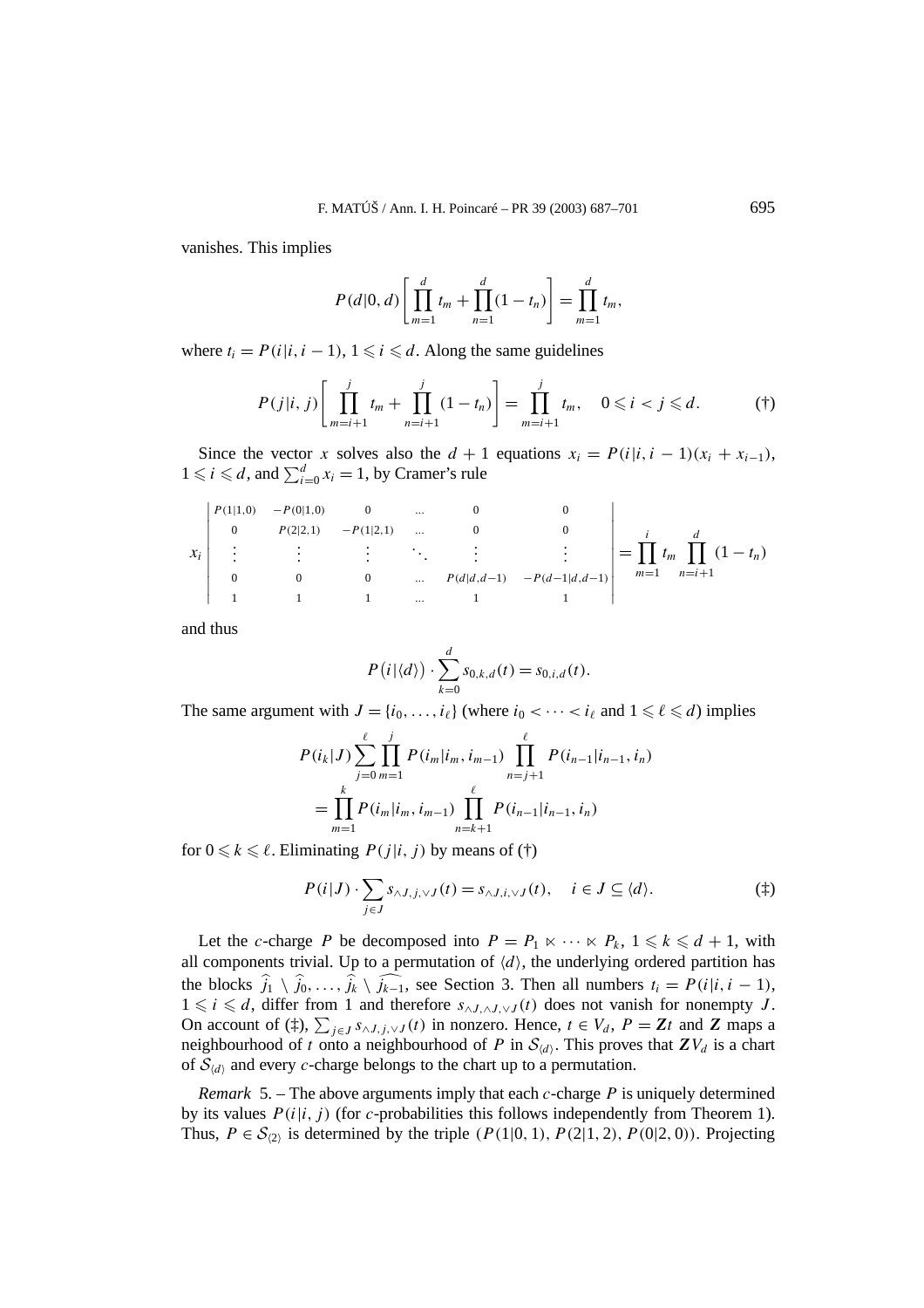the family  $\mathcal{S}_{(2)}$  to these coordinates one obtains an unbounded surface in  $\mathbb{R}^3$ . In a neighbourhood of the origin the surface can be depicted as



The six white segments in the figure correspond to the edges of the unit cube which belong to the surface. They border a twisted hexagon which is the projection of the family  $\mathcal{P}_{(2)}$ , homeomorphic to the hexagon  $\Pi_2$  by Theorem 1. It is not difficult to show that  $\mathcal{S}_{(2)}$  has four connected components, each one  $C^{\infty}$ -diffeomorphic to  $\mathbb{R}^2$ .

## **5. Proof of Theorem 2**

The case  $d = 0$  is trivial. First, let us show that for  $d \ge 1$  each *c*-probability  $P \in \mathcal{P}_{\langle d \rangle}$ has a neighbourhood  $U_P$  in  $S_{\langle d \rangle}$  such that *W* is a  $C^{\infty}$ -diffeomorphism between  $U_P$  and an open subset of the hyperplane  $H_2$ .

For a trivial *c*-probability *P* one can take for  $U_P$  the family of all trivial *c*-probabilities. Then *W* maps  $U_P$  onto ri( $\Pi_d$ ) by Lemma 3. Let *P* be a *c*-probability which is not trivial. Up to a permutation, *P* can be decomposed and expressed as  $P = Zt$ where  $t \in \mathbb{R}^d$  has components  $0 \leq t_i < 1$ ,  $1 \leq i \leq d$  (see end of the previous proof). To conclude that *P* has a desired neighbourhood, it is necessary and sufficient to verify that the Jacobi matrix C of the composition  $WZ$  at the point t has rank d. An induction argument on the dimension *d* will be applied.

Using the computations

$$
\frac{\partial s_{i,j,k}}{\partial t_{\ell}} = \frac{\partial}{\partial t_{\ell}} \prod_{m=i+1}^{j} t_m \prod_{n=j+1}^{k} (1-t_n) = \begin{cases} 0, & \ell \leq i \text{ or } \ell \geq k+1, \\ s_{i,\ell-1,\ell-1} \cdot s_{\ell,j,j} \cdot s_{j,k,k}, & i+1 \leq \ell \leq j, \\ -s_{i,j,j} \cdot s_{j,j,\ell-1} \cdot s_{\ell,\ell,k}, & j+1 \leq \ell \leq k, \end{cases}
$$

and

$$
(\mathbf{WZ})_i = \sum_{k=0}^{i-1} \frac{s_{k,i,i}}{s_{k,k,i} + s_{k,i,i}} + \sum_{k=i+1}^d \frac{s_{i,i,k}}{s_{i,i,k} + s_{i,k,k}}, \quad 0 \leqslant i \leqslant d,
$$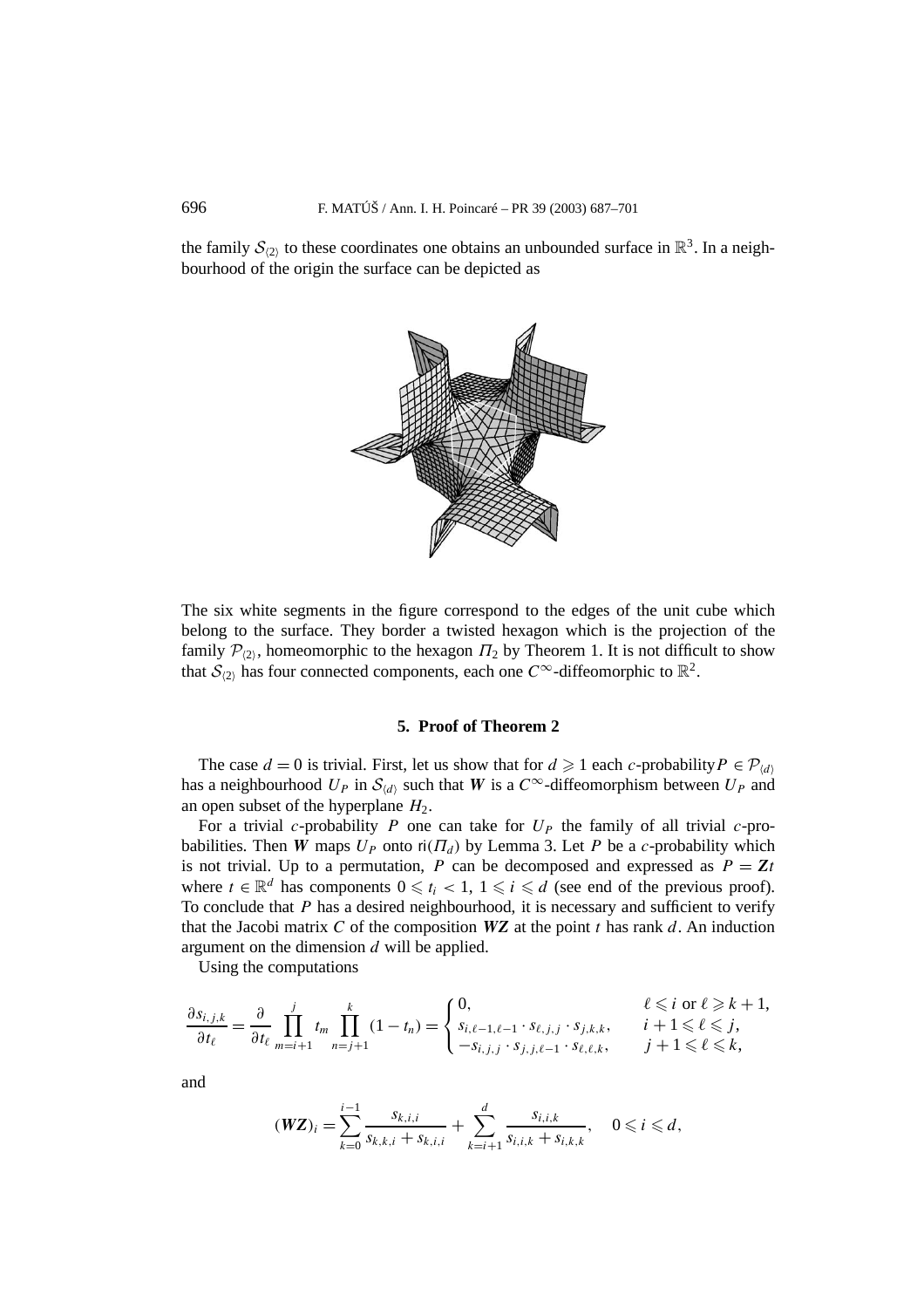|      |  | $P(0 \langle 2\rangle)$ $P(1 \langle 2\rangle)$ $P(2 \langle 2\rangle)$ $P(0 0,1)$ $P(1 0,1)$ $P(0 0,2)$ $P(2 0,2)$ $P(1 1,2)$ $P(2 1,2)$ |  |  |
|------|--|-------------------------------------------------------------------------------------------------------------------------------------------|--|--|
| $-1$ |  |                                                                                                                                           |  |  |
|      |  |                                                                                                                                           |  |  |

the matrix *C* has the elements

$$
c_{i,j} = \frac{\partial (WZ)_i}{\partial t_j} = s_{j,i,i} \cdot s_{j,j,i} \sum_{k=0}^{j-1} \frac{s_{k,j-1,j-1} \cdot s_{k,k,j-1}}{[s_{k,k,i} + s_{k,i,i}]^2}, \quad 1 \leq j \leq i \leq d,
$$

and

Table 1

$$
c_{i,j} = \frac{\partial (WZ)_i}{\partial t_j} = -s_{i,i,j-1} \cdot s_{i,j-1,j-1} \sum_{k=j}^d \frac{s_{j,j,k} \cdot s_{j,k,k}}{[s_{i,i,k} + s_{i,k,k}]^2}, \quad 0 \leq i < j \leq d.
$$

Since *P* is not trivial  $t_{\ell} = 0$  for some  $1 \leq \ell \leq d$ . Then the element  $c_{i,j}$  vanishes if  $1 \leq j < \ell \leq i \leq d$  or  $0 \leq i < \ell < j \leq d$ . In other words, the nonzero elements of *C* belong to the submatrix *A* indexed by  $0 \leq i < \ell$  and  $1 \leq j < \ell$ , or to the submatrix *B* indexed by  $\ell \leq i \leq d$  and  $\ell < j \leq d$ , or to the  $\ell$ th column of *C*. If  $\ell > 1$  then, in the dimension  $\ell - 1 < d$ , *A* coincides with the Jacobi matrix of the composition **WZ** at the point  $(t_1, \ldots, t_{\ell-1})$ . By induction, *A* has rank  $\ell - 1$ . Analogous argument shows that the rank of *B* is  $d - \ell$  when  $\ell < d$ . Since not all  $t_i$ 's are positive every  $s_{i,i,k}(t)$  is nonnegative and every  $s_{i,i,k}(t)$  positive. Now,  $c_{i,\ell} \leq 0$  for  $0 \leq i < \ell - 1$  and  $c_{\ell-1,\ell} \leq -1$ . In turn,  $(c_{0,\ell},...,c_{\ell-1,\ell})$  cannot be a linear combination of the columns of *A* as each column sums to zero. Therefore the first  $\ell$  columns of  $C$  are linearly independent. Remembering that the rank of *B* is  $d - \ell$ , the Jacobi matrix *C* has rank *d*. This means that for every  $P \in \mathcal{P}_{\langle d \rangle}$  the mapping *W* is a homeomorphism, and in turn a  $C^{\infty}$ -diffeomorphism, of an open set  $U_P \subseteq S_{\langle d \rangle}$  into  $H_2$ .

Having the desired neighbourhoods  $U_P$ , suppose, by contradiction, that *W* is not injective on every neighbourhood of  $\mathcal{P}_{(d)}$  in  $\mathcal{S}_{(d)}$ . By compactness of  $\mathcal{P}_{(d)}$ , in  $\mathcal{S}_{(d)}$  there exist two convergent sequences  $P_n \to P$  and  $Q_n \to Q$  with limits in  $P_{\langle d \rangle}$  such that  $W(P_n) = W(Q_n)$  and  $P_n \neq Q_n$ . Due to the continuity of *W*, one has  $W(P) = W(Q)$ , and thus  $P = Q$ , by Theorem 1. Then, the sequences  $P_n$  and  $Q_n$  are eventually in the set *UP* where *W* is injective, a contradiction. This closes the proof of Theorem 2.

*Remark* 6. – The mapping *W* is not injective on the whole family  $S_{(2)}$ . In fact, the two *c*-charges given by rows of Table 1 are mapped by *W* to the single point  $(0, 0, 3) \notin \Pi_2$ .

#### **6.** Alternative formula for *W* restricted to  $S_N$

The mapping *W* can be written, modulo the polynomials defining  $S_N$ , in a different form that seems to be interesting per se. To this end, let *S* be the permutation group of the set  $\langle d \rangle$ . For  $\pi \in S$  and  $P : \mathbb{R}^{\langle d \rangle^*} \to \mathbb{R}$  the symbol  $P(\frac{\pi(k)}{\pi(k...d)})$  abbreviates  $P(\pi(k)|{\pi(k), ..., \pi(d)}), 0 \leq k \leq d.$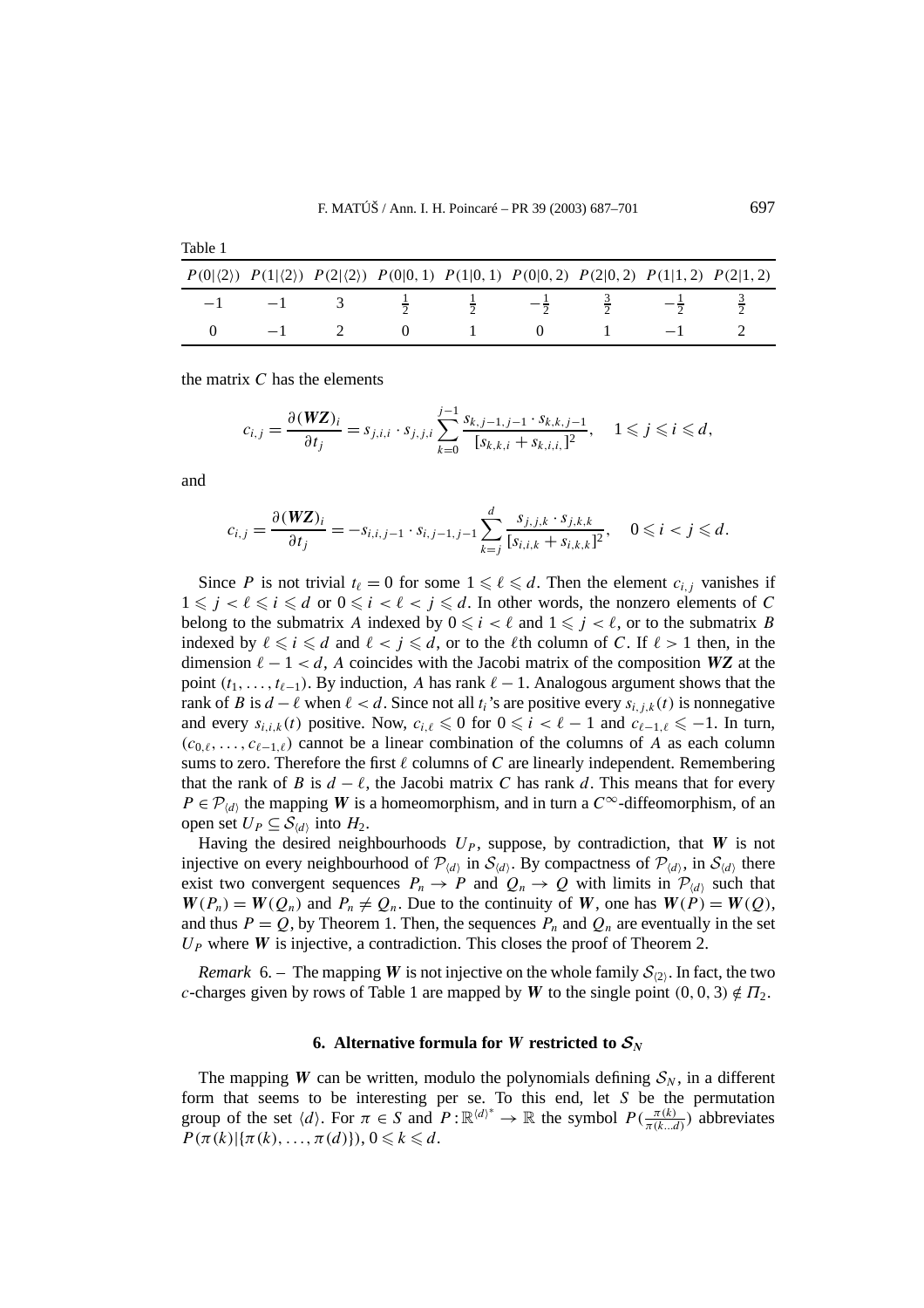LEMMA 5. – *For every c-charge P on*  $\langle d \rangle$ 

$$
W_i(P) = d - \sum_{\pi \in S} \pi^{-1}(i) \prod_{k=0}^d P\left(\frac{\pi(k)}{\pi(k \dots d)}\right), \quad 0 \leqslant i \leqslant d.
$$

*Proof. –* Let

$$
\alpha_{i,j,k}^{m\to n} = \sum_{\substack{\pi \in S \\ \pi(m)=n}} P\left(\frac{n}{\pi(k\ldots d)}\right) \prod_{\ell=i}^{j-1} P\left(\frac{\pi(\ell)}{\pi(\ell\ldots d)}\right),
$$
  

$$
0 \leqslant i \leqslant j \leqslant k \leqslant m \leqslant d, \ 0 \leqslant n \leqslant d.
$$

It is straightforward that  $\alpha_{i,j,k}^{m\to n} = \alpha_{i,j,k}^{d\to n}$ . Hence, keeping *n* fixed, the superindices can be omitted. The above formula for  $\alpha_{i,j+1,k}$  with  $j < k$  contains  $P(\frac{\pi(j)}{\pi(j...d)})$  as the last term of a product. By symmetry, this term can be replaced by  $P(\frac{\pi(\ell)}{\pi(j...d)})$  for  $j \leq \ell < k$  and hence

$$
\alpha_{i,j+1,k} = \sum_{\substack{\pi \in S \\ \pi(d)=n}} P\left(\frac{n}{\pi(k\ldots d)}\right) \frac{1}{k-j} P\left(\frac{\pi(j\ldots k-1)}{\pi(j\ldots d)}\right) \prod_{\ell=i}^{j-1} P\left(\frac{\pi(\ell)}{\pi(\ell\ldots d)}\right).
$$

Using  $P(\frac{\pi(j...k-1)}{\pi(j...d)}) = 1 - P(\frac{\pi(k...d)}{\pi(j...d)})$  and (\*)

$$
\alpha_{i,j+1,k} = \frac{1}{k-j} [\alpha_{i,j,k} - \alpha_{i,j,j}].
$$

This recurrence is used to prove

$$
\alpha_{i,j,j} = \sum_{\ell=0}^{j-i} (-1)^{j-i-\ell} \frac{\alpha_{i,i,i+\ell}}{\ell!(j-i-\ell)!}
$$

by induction on  $j - i = 0, 1, \ldots, d$ . In fact, the case  $i = j$  is obvious. For  $j + 1 \le d$ 

$$
\alpha_{i,j+1,j+1} = \alpha_{i,j,j+1} - \alpha_{i,j,j} = \cdots = \frac{\alpha_{i,i,j+1}}{(j+1-i)!} - \sum_{k=0}^{j-i} \frac{\alpha_{i,j-k,j-k}}{(k+1)!}
$$

where  $\alpha_{i,j-k,j-k}$  is rewritten by the induction hypothesis

$$
\alpha_{i,j+1,j+1} = \frac{\alpha_{i,i,j+1}}{(j+1-i)!} - \sum_{k=0}^{j-i} \frac{1}{(k+1)!} \sum_{\ell=0}^{j-k-i} (-1)^{j-k-i-\ell} \frac{\alpha_{i,i,i+\ell}}{\ell!(j-k-i-\ell)!}.
$$

After changing the order of summations and manipulations

$$
\alpha_{i,j+1,j+1} = \frac{\alpha_{i,i,j+1}}{(j+1-i)!} + \sum_{\ell=0}^{j-i} (-1)^{j+1-i-\ell} \frac{\alpha_{i,i,i+\ell}}{\ell!(j+1-i-\ell)!} \sum_{k=0}^{j-i-\ell} (-1)^k \binom{j+1-i-\ell}{k+1}
$$

which proves the induction step.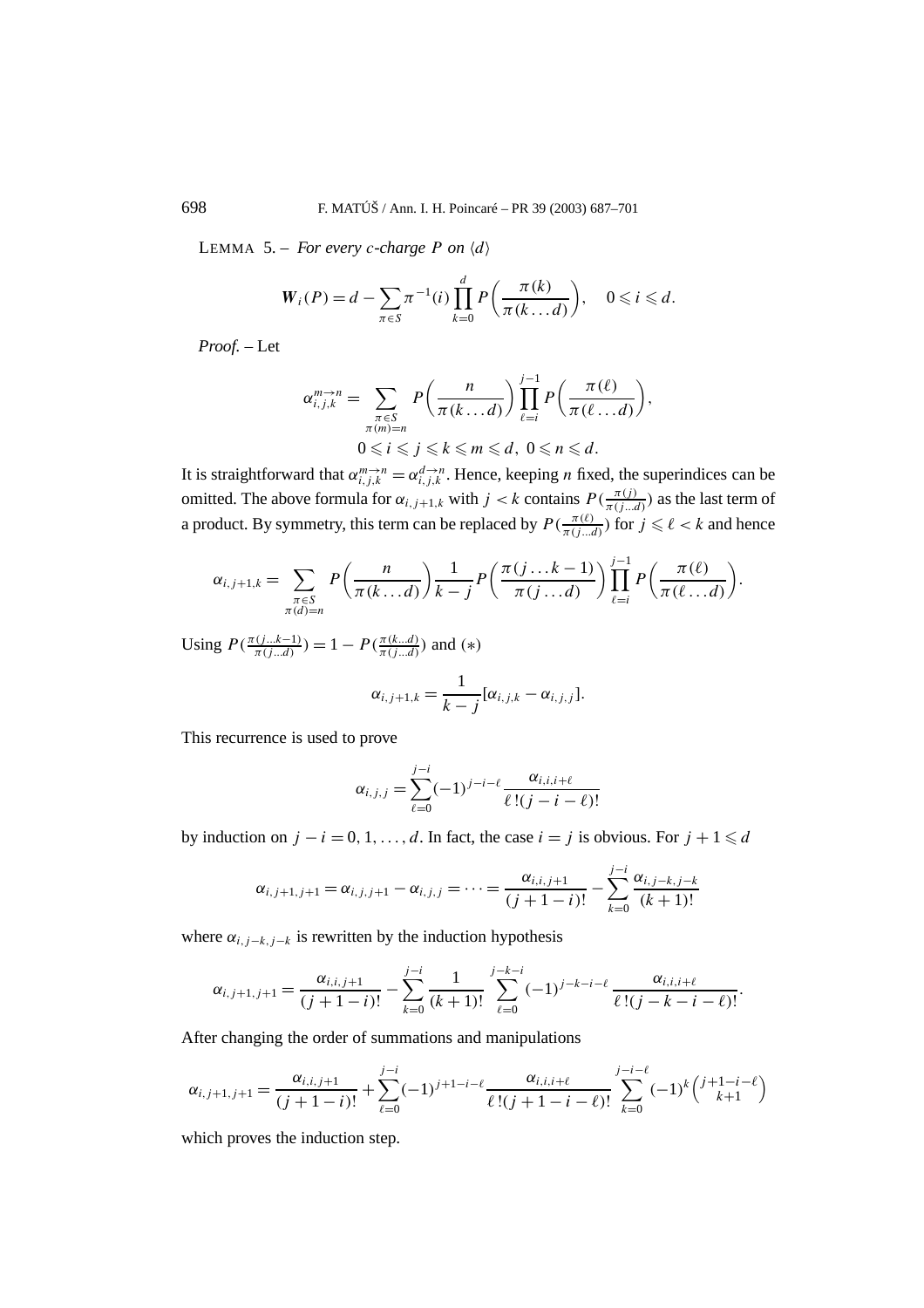Further, let

$$
\beta_{j,k}^{m\to n} = \sum_{\substack{\pi \in S \\ \pi(m)=n}} \prod_{\ell=j}^k P\left(\frac{\pi(\ell)}{\pi(\ell \dots d)}\right), \quad 0 \leqslant j \leqslant m \leqslant k \leqslant d, \ 0 \leqslant n \leqslant d,
$$

and  $\gamma_{j,k}$  be given by the same expression but the summation over the whole group *S*. Immediately

$$
\gamma_{j,j} = \sum_{|I|=d-j+1} \sum_{i \in I} P(i|I) \cdot j!(d-j)! = \frac{(d+1)!}{(d-j+1)}.
$$

For  $k < d$ 

$$
\gamma_{j,k+1} = \sum_{|I|=d-k} \sum_{i \in I} P(i|I) \sum_{\substack{\pi(k+1)=i \\ \pi(k+1...d)=I}} \prod_{\ell=j}^{k} P\left(\frac{\pi(\ell)}{\pi(\ell...k) \cup I}\right)
$$

where the product does not depend on *i*. Omitting the constraint  $\pi(k + 1) = i$  in the summation on right can be compensated by dividing by  $d - k$ . Hence,  $(d - k) \cdot \gamma_{j,k+1}$ equals  $\gamma_{i,k}$ . This implies

$$
\gamma_{j,k} = (d+1)! \frac{(d-k)!}{(d-j+1)!}.
$$

For  $m < k$ ,  $\beta_{i,k}^{m \to n}$  rewrites as

$$
\sum_{\substack{|I|=d-m\\I\neq n}}\sum_{\substack{\pi(m)=n\\ \pi(m+1...d)=I}}\prod_{\ell=j}^m P\left(\frac{\pi(\ell)}{\pi(\ell\dots m)\cup I}\right)\cdot \prod_{i=m+1}^k P\left(\frac{\pi(i)}{\pi(i\dots d)}\right).
$$

The summation over  $\pi \in S$  is further restricted to fixed values  $\pi(0), \ldots, \pi(m)$  whereby the product over *i* is summed over all injections from  $\langle d \rangle \setminus \hat{m}$  to *I*. This gives  $\gamma_{0,k-m-1}$ in the dimension  $d - m - 1$ , i.e.  $(d - k)$ !, and

$$
\beta_{j,k}^{m \to n} = \frac{(d-k)!}{(d-m)!} \beta_{j,m}^{m \to n}.
$$

With the above notations, the aim is to show that  $d - W_n(P)$  equals

$$
\sum_{\pi \in S} \pi^{-1}(n) \prod_{k=0}^d P\left(\frac{\pi(k)}{\pi(k \dots d)}\right) = \sum_{m=0}^d m \beta_{0,d}^{m \to n} = \sum_{m=0}^d \frac{m}{(d-m)!} \beta_{0,m}^{m \to n}.
$$

The sum involving  $\beta_{0,m}^{m \to n} = \alpha_{0,m,m}^{m \to n}$  takes the form

$$
\sum_{m=0}^{d} \frac{m}{(d-m)!} \sum_{\ell=0}^{m} (-1)^{m-\ell} \frac{\alpha_{0,0,\ell}^{d \to n}}{\ell!(m-\ell)!} = \sum_{\ell=0}^{d} \frac{\alpha_{0,0,\ell}^{d \to n}}{\ell!(d-\ell)!} \sum_{m=\ell}^{d} (-1)^{m-\ell} {d-\ell \choose m-\ell} m
$$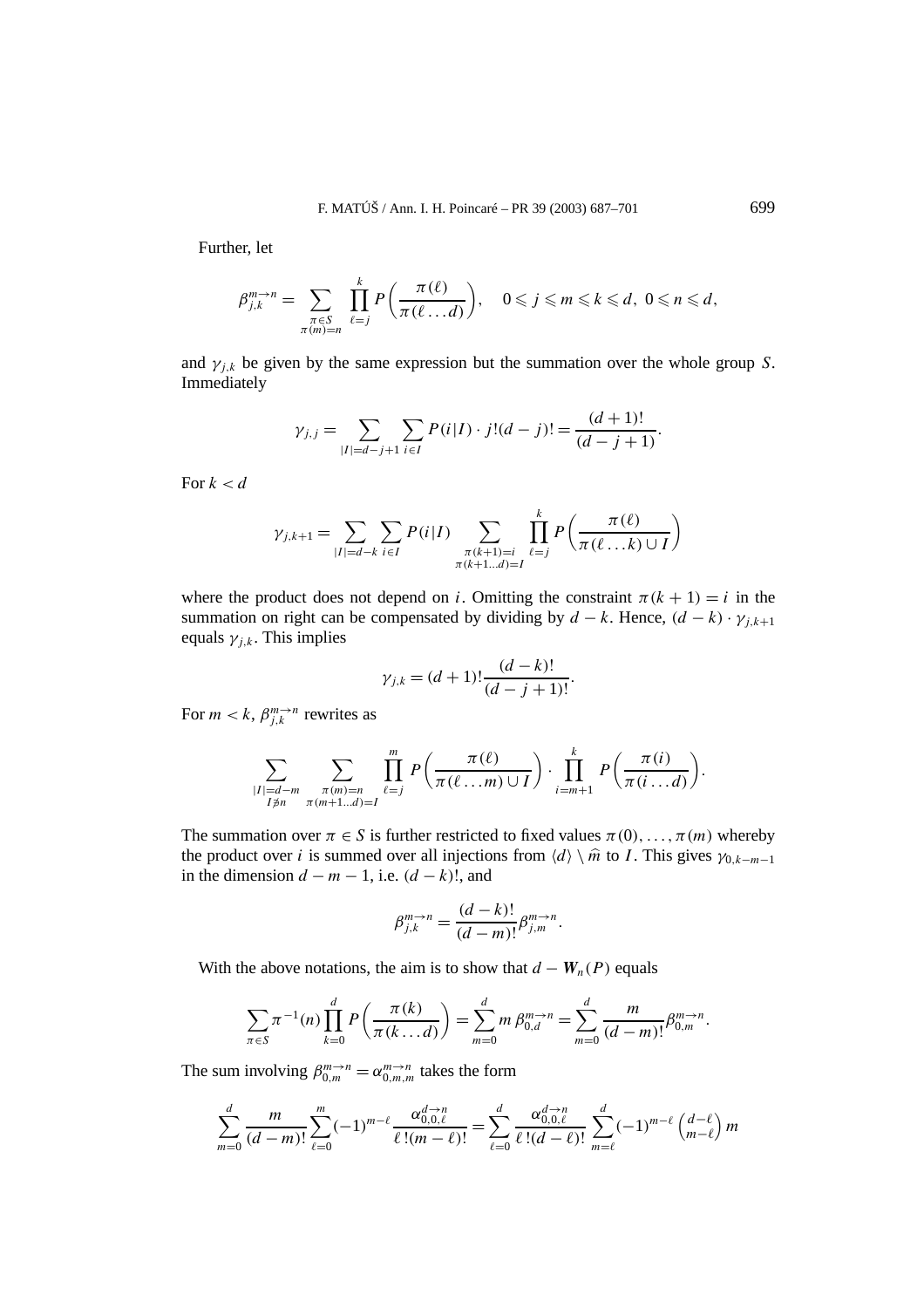using the formula for  $\alpha_{0,j,j}$  through  $\alpha_{0,0,\ell}$ . Here, the sum involving combinatorial coefficients is equal to *d* for  $\ell = d$ , to  $-1$  for  $\ell = d - 1$ , and to zero otherwise. Hence, the right-hand side has only two terms

$$
\frac{\alpha_{0,0,d}^{d\to n}}{(d-1)!} - \frac{\alpha_{0,0,d-1}^{d\to n}}{(d-1)!} = d - \frac{1}{(d-1)!} \sum_{\pi(d)=n} P(n|\pi(d-1), \pi(d))
$$

and coincides with  $d - W_n(P)$  as desired.  $□$ 

### **Acknowledgements**

The author wants to express his gratitude to Barbara Vantaggi for several discussions about the conditional independence spaces, to Jiří Outrata for introducing him to the global inversion theorems, and to Imre Csiszár for bringing his attention to the work [20]. The figure was created in MATHEMATICA 4.1.

### REFERENCES

- [1] A. von Arnim, R. Schrader, Y. Wang, The permutahedron of *N*-sparse posets, Math. Programming 75 (1996) 1–18.
- [2] A. Björner, M. Las Vergnas, B. Sturmfels, W. White, G.M. Ziegler, Oriented Matroids, Cambridge University Press, Cambridge, 1993.
- [3] W.M. Boothy, An Introduction to Differentiable Manifolds and Riemannian Geometry, Academic Press, New York, 1975.
- [4] G. Coletti, R. Scozzafava, Probabilistic Logic in a Coherent Setting, Kluwer Academic, Dordrecht, 2002.
- [5] A. Császár, Sur la structure des espaces de probabilité conditionnelle, Acta Math. Acad. Sci. Hung. 6 (1955) 337–361.
- [6] B. de Finetti, Sull'impostazione assiomatica del calcolo delle probabilità, Annali Univ. Trieste 19 (1949) 3–55.
- [7] B. de Finetti, Probability, Induction and Statistics, Wiley, London, 1972.
- [8] R.A. Horn, Ch.R. Johnson, Matrix Analysis, Cambridge University Press, Cambridge, 1985.
- [9] P.H. Krauss, Representation of conditional probability measures on Boolean algebras, Acta Math. Acad. Sci. Hung. 19 (1968) 229–241.
- [10] M. Maes, B. Kappen, On the permutahedron and the quadratic placement problem, Philips J. Res. 46 (1992) 267–292.
- [11] T. Parthasarathy, On Global Univalence Theorems, Springer-Verlag, New York, 1983.
- [12] M. Pouzet, K. Reuter, I. Rival, N. Zaguia, A generalized permutahedron, Algebra Universalis 34 (1995) 496–509.
- [13] M. Radulescu, S. Radulescu, Global inversion theorems and applications to differential equations, Nonlinear Anal. 4 (1980) 951–965.
- [14] S. Radulescu, M. Radulescu, Global univalence and global inversion theorems in Banach spaces, Nonlinear Anal. 13 (1989) 539–553.
- [15] A. Rényi, On a new axiomatic theory of probability, Acta Math. Acad. Sci. Hung. 6 (1955) 285–335.
- [16] A. Rényi, On conditional probability spaces generated by a dimensionally ordered set of measures, Theory Probab. Appl. 1 (1956) 55–64.